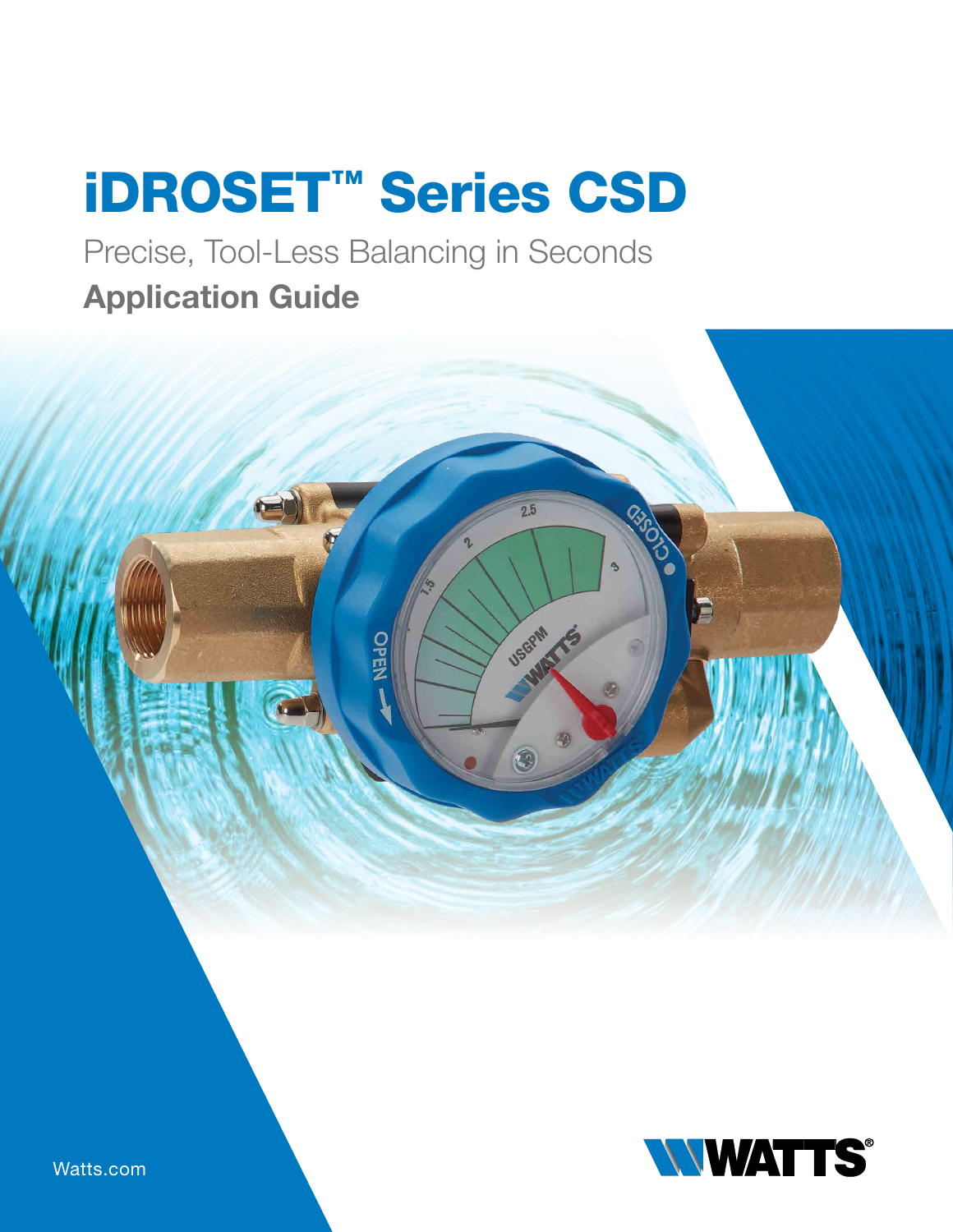

### Before Getting Started

- Completely flush out all circuits to remove any contaminants.
- Make sure all shutoff and control valves are fully open.
- Confirm that the system is full and the static pressure is high enough to avoid cavitation and vacuum points (minimum 5psi at the highest elevation of system).
- Make sure that the system is clear of any air.
- Place system pump(s) in operation.
- Set all pumps according to the desired maximum flow rate and maximum pump head. After balancing the system, the pump should be set to your preferred mode of operation.

#### *NOTICE*

The information contained herein is not intended to replace the full product installation and safety information available or the experience of a trained product installer. You are required to thoroughly read all installation instructions and product safety information before beginning the installation of this product.

## How to Balance a System with the iDROSET CSD Balancing Valve

#### $\cdot$  The Role of the Compensation and Reference Valve

Once a balancing valve has been used to adjust the flow in one circuit of the system, a change in pump head pressure will cause the flow rate to change in the other circuits.

In order to avoid having to go back to the balanced valves every time the next one is set, install a valve on the return main of the system. This valve is the **compensation valve**, and the circuit with the highest pressure drop is used for the **reference valve**. Since iDROSET™ Series CSD doesn't need an external device, the process is simple:



### Ideally You'll Need 3 Operators

- One to check the reference valve
- One to control the compensation valve
- One to adjust all other valves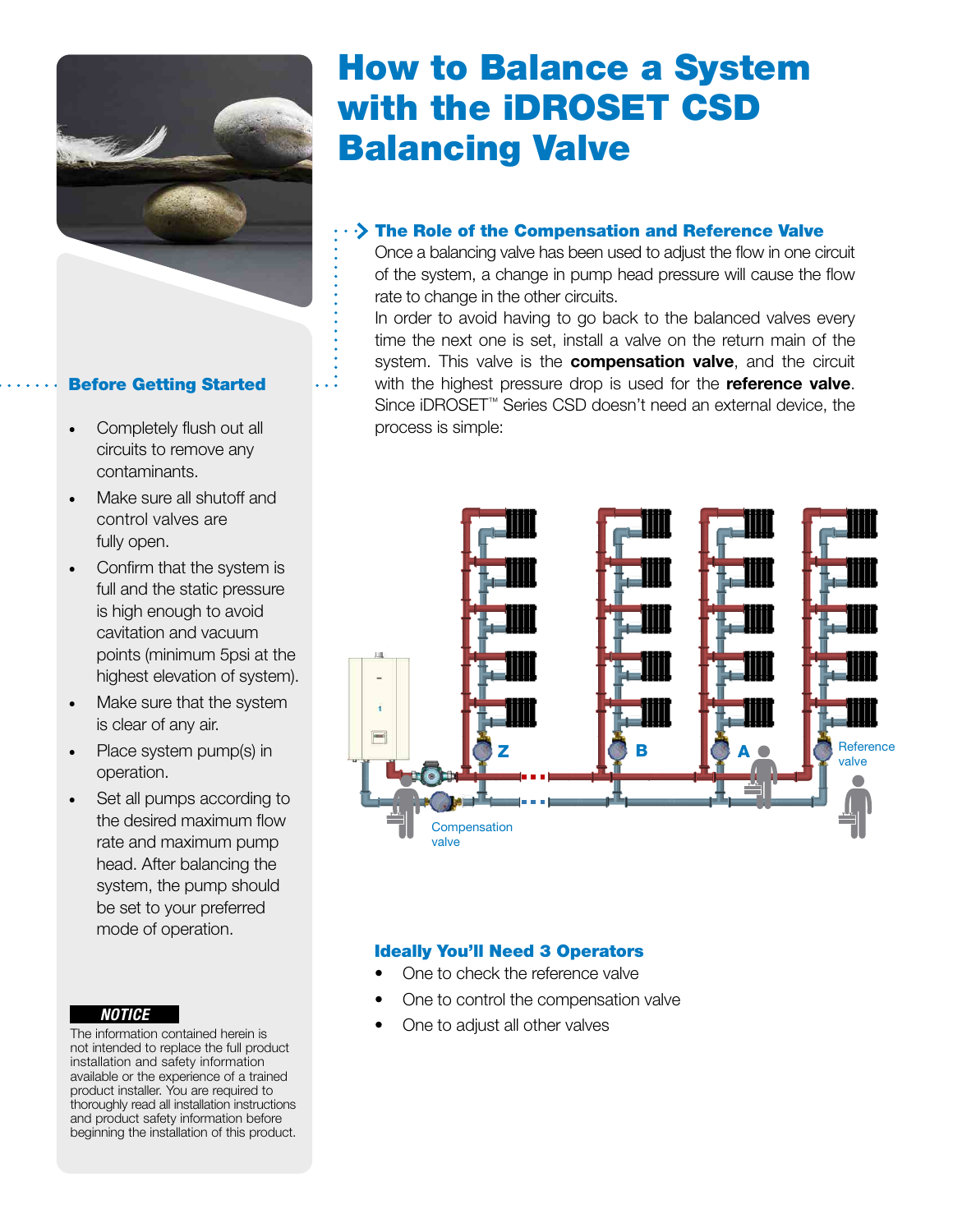### 4 Step Process

1. The first operator sets the reference valve to the flow rate required by the project. If there is not enough flow rate because all the balancing valves are fully open, partially close the other balancing valves to increase flow through the reference valve.

2a. The second operator adjusts the second valve to the flow rate required. This will create a variation of flow rate in the reference valve.

**2b.** The third operator adjusts the compensating valve until the reference valve is back to the required flow rate. (The flow rate is being visually controlled and communicated by the first operator).

**3a.** Now that the two first valves have been adjusted to the correct flow rate, the second operator can adjust the flow rate of the next circuit. Just like before, the flow rate through the previously set valves will have changed.